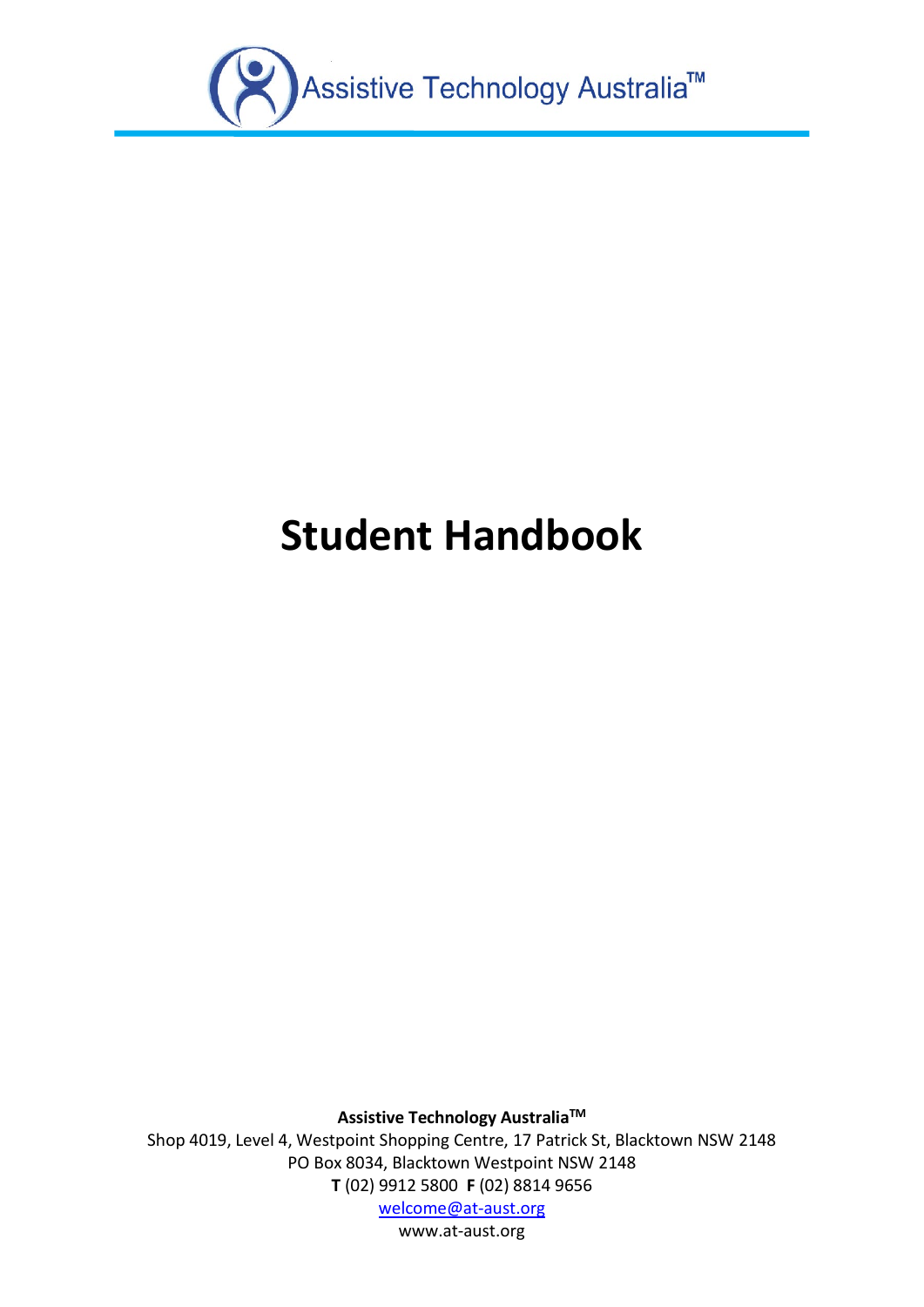# **Contents**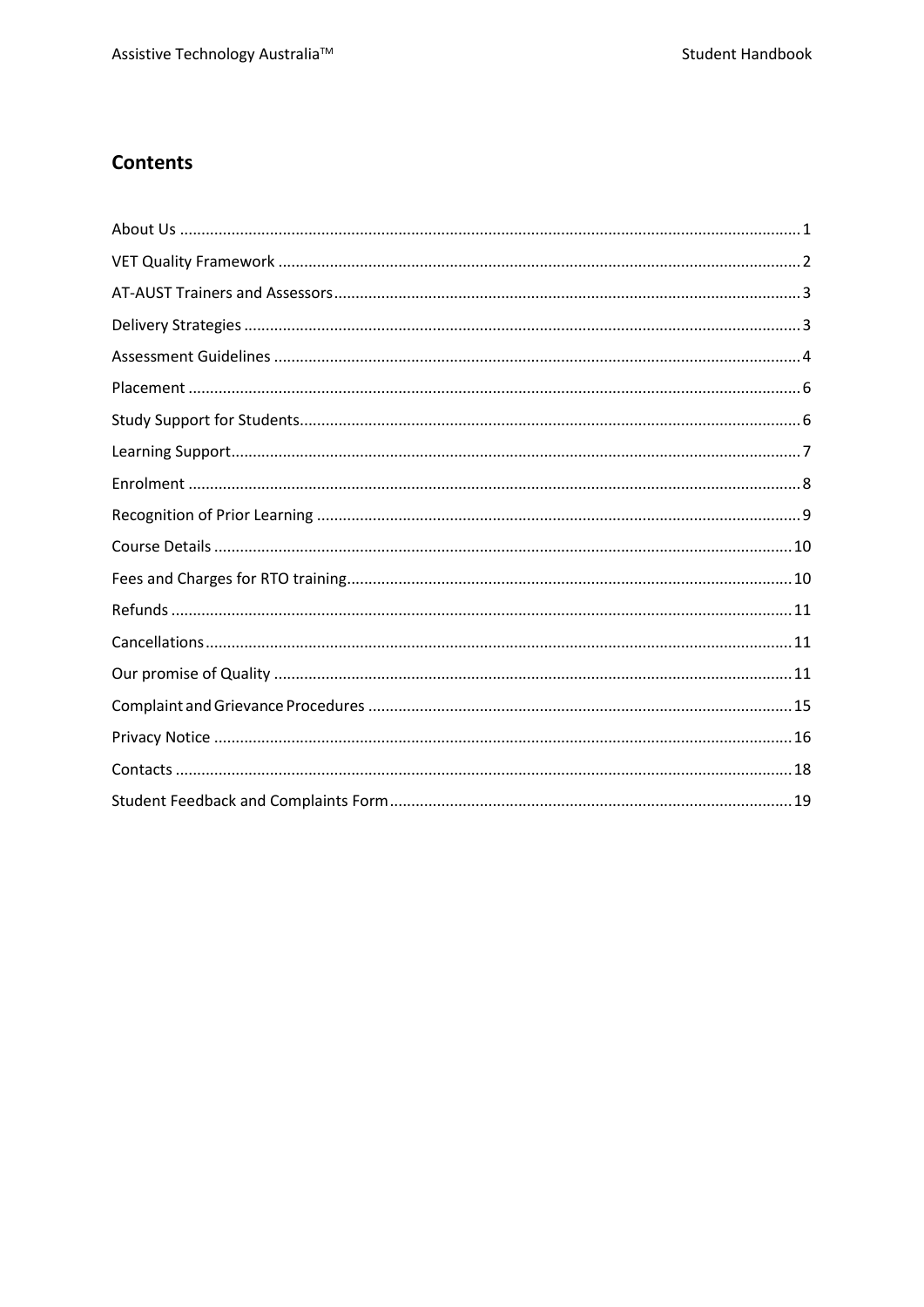# <span id="page-2-0"></span>**About Us**

Assistive Technology Australia

Assistive Technology Australia (a registered trading name of Independent Living Centre NSW) is a leading information, education, and advisory centre for Assistive [Technology](http://at-aust.org/home/assistive_technology/assistive_technology.html) and the [Built](http://at-aust.org/home/access/access.html) [Environment.](http://at-aust.org/home/access/access.html) Located in Westpoint Blacktown, NSW Australia it is a not-for-profit, community based organisation and registered as a charity with the Australian Not for Profits and Charities Commission. Our Purpose is to provide impartial advice, information and leadership that builds capacity and optimises the value of assistive technology in leading a life of choice.

AT Australia is a registered training organisation (RTO ID: 90707), providing competencybased training for people with disabilities, care workers, allied health, and built environment professionals.

In our courses students learn how to apply clinical reasoning to equipment selection and in modifying the environment. Hands-on trial and evaluation, where possible, of a comprehensive range of products and their features provides valuable experience for students, new graduates, care workers and experienced health professionals who want to upgrade their skills.

Our instructors are qualified health professionals with experience in delivering competencybased training.

AT-AUST Training Services and Courses

Information about AT-AUST Training programs can be found by:

- calling our office on telephone 02 9912 5800
- email training@at-aust.org
- visiting the AT-AUST website: [www.at-aust.org](http://www.at-aust.org/)

<span id="page-2-1"></span>Our staff will provide personalized advice to help with training needs. All training is interactive and practical where possible, creating an environment where students learn with, and from each other.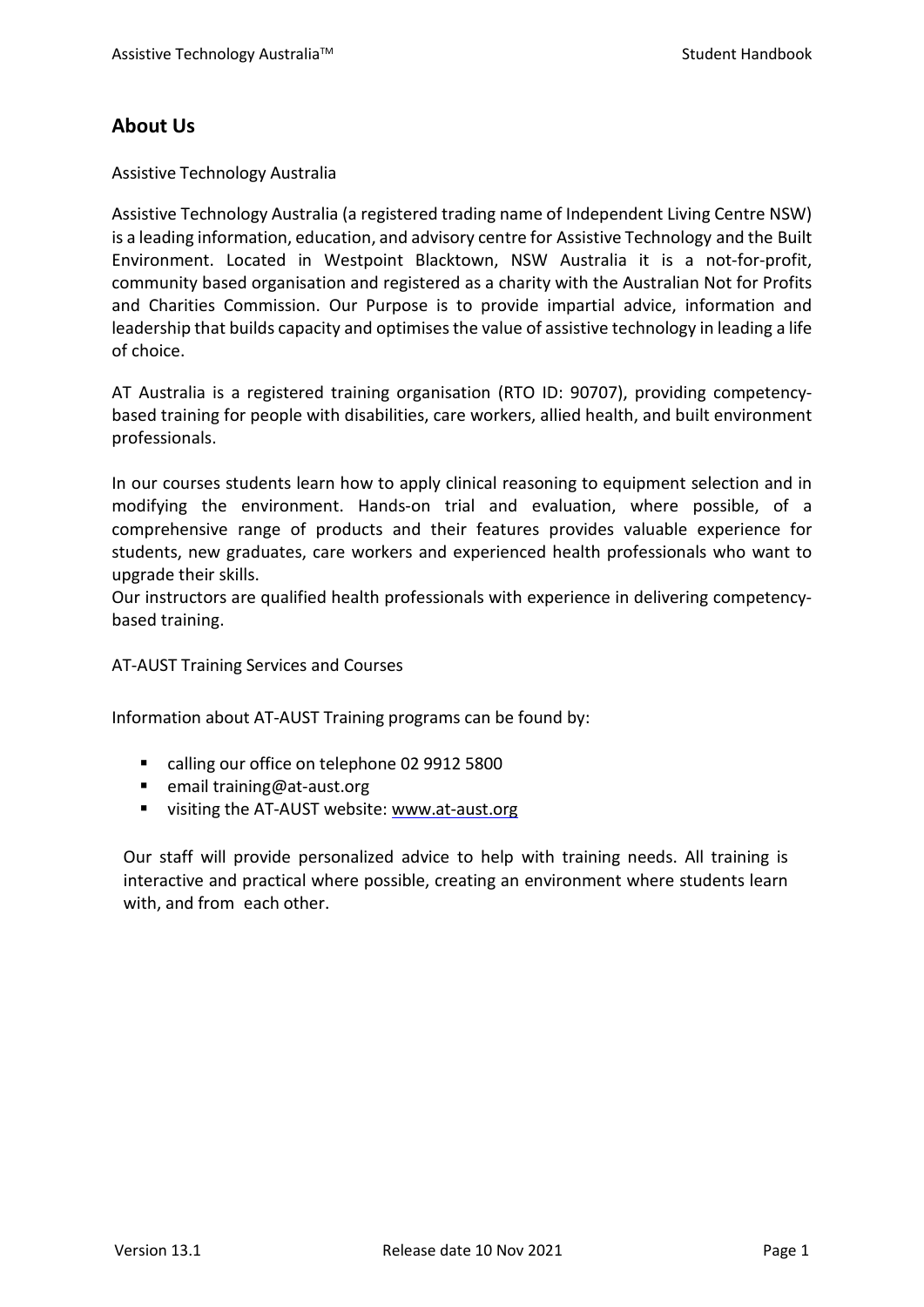# **VET Quality Framework**

The vocational education and training (VET) Quality Framework is aimed at achieving greater national consistency in the way RTOs are registered and monitored and in how standards in the vocational education and training (VET) sector are enforced.

The VET Quality Framework comprises:

- the *Standards for Registered Training Organisations (RTOs) 2015*
- **the Fit and Proper Person Requirements**
- the Financial Viability Risk Assessment Requirements
- the Data Provision Requirements, and
- **the Australian Qualifications Framework.**

#### Qualifications

The nationally accredited qualifications and competencies issued by Assistive Technology Australia are:

- **10909NAT:** Certificate IV in Assistive Technology Mentoring
- **NAT10909001**: Provide expert advice and guidance on assistive technology for communication
- **NAT10909002**: Provide expert advice and guidance on walking and mobility aids
- **NAT10909003**: Provide expert advice and guidance on manual wheelchairs
- **NAT10909004**: Provide expert advice and guidance on powered mobility options
- **NAT10909005**: Provide expert advice and guidance on assistive technology for selfcare activities
- **NAT10909006**: Provide expert advice and guidance on assistive technology for lifting and transferring activities
- **NAT10909007**: Provide expert advice and guidance on assistive technology for transport
- **NAT10909008:** Provide expert advice and guidance on assistive technology for daily living activities
- **NAT10909009:** Provide expert advice and guidance on assistive technology for computer access and office activities
- **NAT10909010:** Provide expert advice and guidance on pressure support surfaces
- **NAT10909011:** Provide expert advice and guidance on assistive technology in the built environment
- **NAT10909012:** Provide expert advice and guidance on digital assistive technology solutions
- **NAT10909013:** Provide expert advice and guidance on assistive technology for leisure activities
- **NAT10909014::** Provide expert advice and guidance on assistive technology for vision impairment
- **NAT10909015:** Provide expert advice and guidance on assistive technology for hearing impairment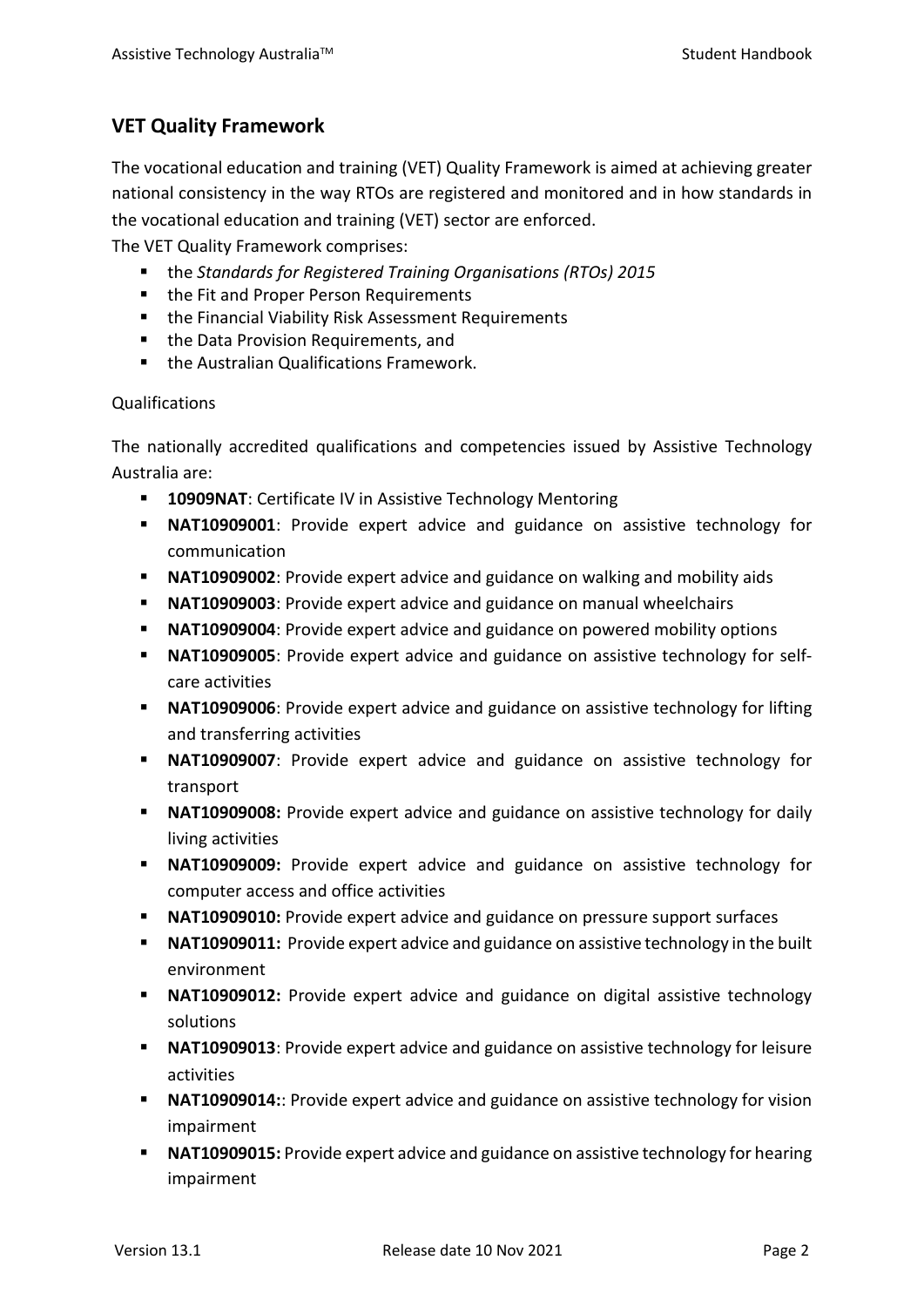- **NAT10909016:** Provide expert advice and guidance on assistive technology for memory loss
- **CPP50721:** Diploma of Access Consulting
- **CPPACC4001A:** Apply disability awareness to assessing access situations
- **CPPACC4003A: Assess construction plans**
- **CPPACC4020** : Provide access advice on building renovations
- **CPPACC5004A**: Apply building codes & standards to accessible large-scale buildings
- **CPPACC5016**: Provide expert access advice on renovations to private dwellings

## <span id="page-4-0"></span>**AT-AUST Trainers and Assessors**

- Have the TAE40116 Certificate IV in Training and Assessment qualification along with extensive training and assessment experience.
- Are qualified in their discipline.
- Have participated in a training program induction giving them a sound understanding of the complete training package and all AT-AUST Training policies and procedures.
- **Participate in continuous professional development programs to maintain currency** in their areas of expertise.

AT-AUST is a leader in its field. All staff employed to deliver training and conduct workplace assessments meet the curriculum requirements for vocational training qualifications including WHS, access and equity awareness and also have recentindustry experience. Most are qualified Occupational Therapists/Access Consultants.

# <span id="page-4-1"></span>**Delivery Strategies**

Trainers and assessors may use a variety of delivery methods in order to address student needs and abilities as well as the training requirements.

A flexible approach to training delivery is used at Assistive Technology Australia. Training may be delivered as face to face, self-directed, online learning or mixed mode.

Delivery methods may include but not limited to:

- Face to face training sessions
- Online training modules
- Set reading
- **Individual and small group work activities**
- Simulated workplace practice scenarios
- **Workplace scenarios**
- **Projects**
- **Presentations of research and reports**
- **Workplace documentation**
- Work Placement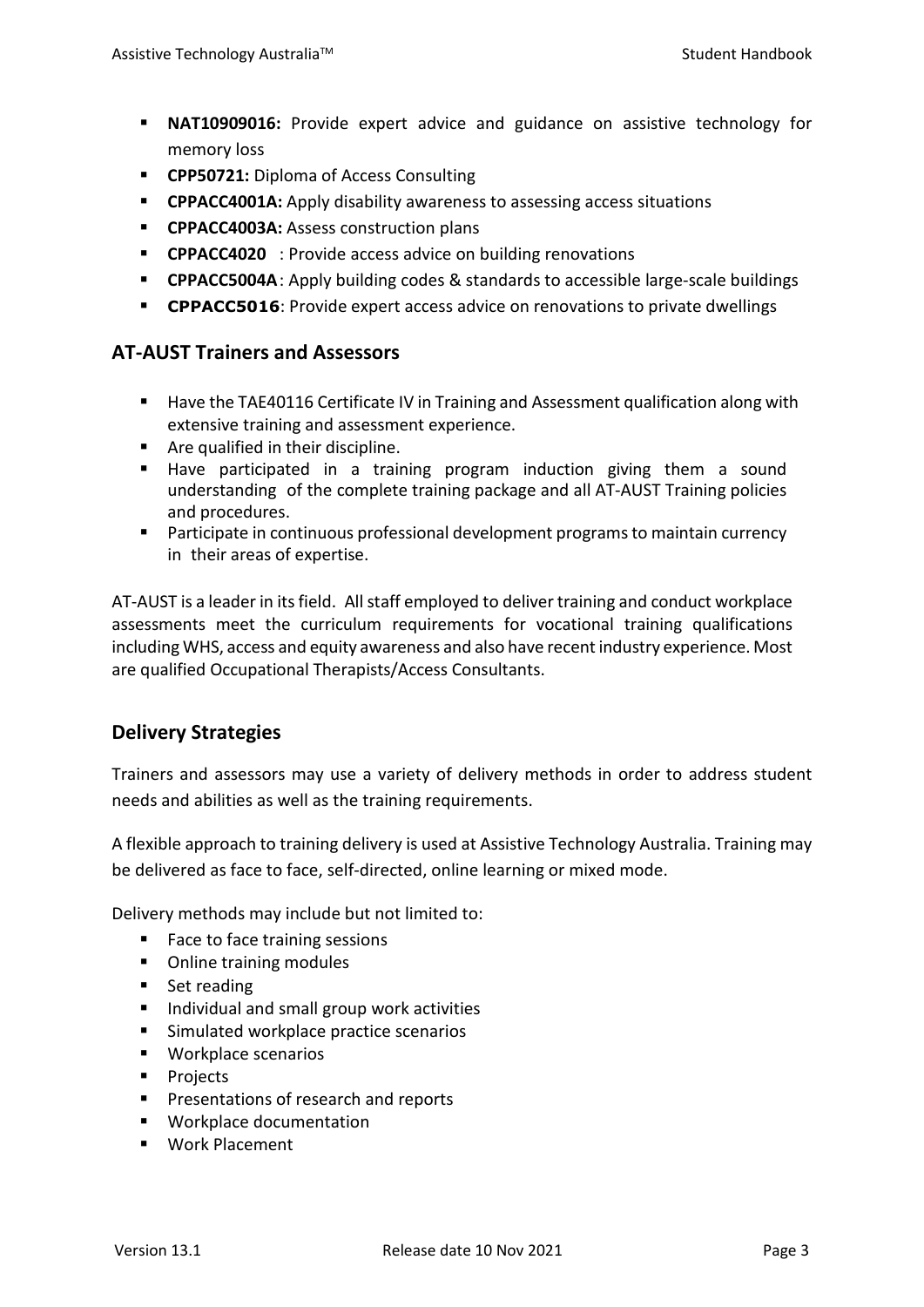# <span id="page-5-0"></span>**Assessment Guidelines**

Assessment is an integral component of any nationally accredited training or qualification. Within this context, assessment of performance will be competency based.

Assessments must be compliant with the standards for RTO 2015 and be fair, flexible, valid and reliable. The assessment process will utilise a range of methods in order to address student needs and abilities as well as the training requirements.

Assessment methods may include but not limited to:

- Oral and Written questioning
- **Short answer quiz**
- **Interviewing**
- **Assignments**
- **Presentations**
- **Portfolio**
- **Individual and group problem solving**
- Group discussions and activities
- Gathering and documenting workplace examples
- **Simulations and role-plays**
- **•** Observation
- **Third Party Reports**
- Report writing

Students' competence will be assessed by a fully qualified assessor and assessed against the performance criteria of each unit of competency of the course.

## **Assessment**

Assessments will be marked as either 'Satisfactory' or 'Not Yet Satisfactory'. A student is deemed competent if a satisfactory mark is achieved. If competent, the student will be issued with a Statement of Attainment for each training unit completed or certificate for a full qualification.

If a 'Not Yet Satisfactory' mark is given, the student has two further opportunities to provide additional information or resubmit the assessment task.

If a student exhausts all opportunities and a satisfactory mark is not achieved, the student will be deemed to be not competent and a certificate of participation or similar will be provided to the student.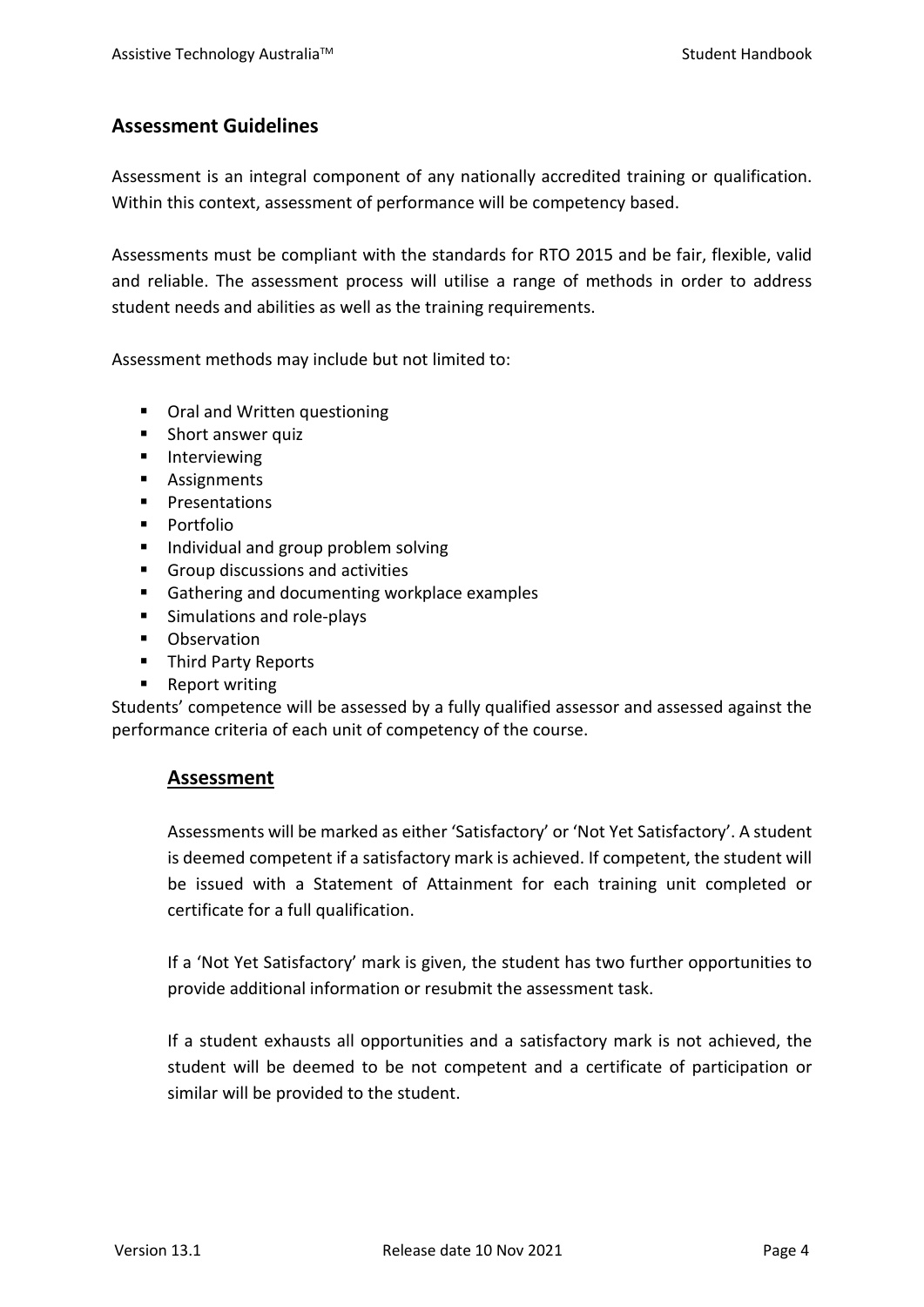At a later date, a student may apply for one additional reassessment, but will be liable for a \$275 reassessment fee, which is non-refundable. This fee must be paid before the assessment is marked by assessors.

# **Extension**

All assessments must be submitted by the due date. Students are given a reasonable amount of time to complete assessment tasks. The due date of each assessment task will be discussed during the training. Standard extension is 4 weeks unless otherwise stated.

All request for extension have to be written in at least 1 week before due date. Assistive Technology Australia has the right to cancel enrolment without notice if a student has not submitted their assessment by the due date or made appropriate arrangements for an extension period. It is the student's responsibility to submit their assessments by the due date. In exceptional circumstances (for medical or compassionate reasons only), a student may be granted an extension. Students may be asked to provide evidence in support of their application. All information supplied is treated in strict confidence.

Only one extension period will be granted per assessment. All late submission within 1 week after due date will attract a late fee of \$100 - this fee is non-refundable and must be paid before the assessment is marked by assessors. Submission made after 1 week past due date will not be accepted.

All applications for extension must be made in writing by sending an email to your trainer via the Student Portal at least 1 week prior to the due date of the assessment. Students will be contacted for supporting document if required, and/ or notified of the outcome, within 2 working days after application by email.

A new due is calculated from the email confirmation for extension and resubmission. Markings will be returned after proof of late fee payment.

## *Assessment extension during COVID-19 restrictions*

*Application for extension due to COVID-19 restrictions must still be in writing at least 1 week before due date. Assistive Technology Australia will be allowing extensions on assessments without the need for medical certificates or equivalent documentation. This relaxing of our policy will be in force until restrictions are lifted.*

Assistive Technology Australia has the right to refuse an application for an extension. See Fees and Charges for RTO training, page 10 for related fees information.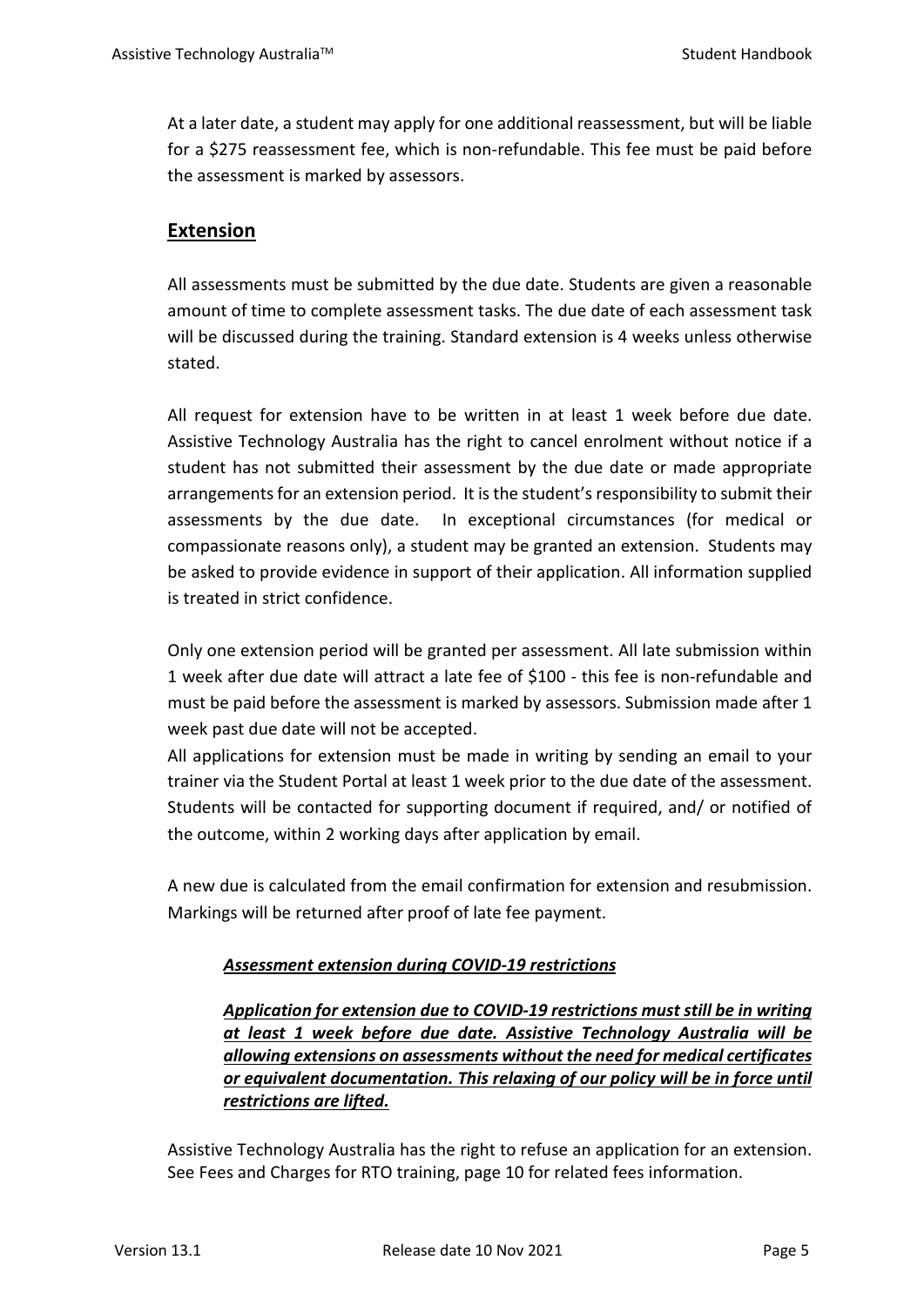Generally, applications for extensions will not be granted for the following reasons:

- **Heavy workloads**
- **Business trips**
- **Seminar**
- **Holiday**
- **Minor medical ailments**
- **Moving house or employment**
- **Personal matters**
- Misreading information on the due date
- Computer or printer problems

Student who have not submitted by the due date, have not been granted extension and have not made other arrangements by the end of the course, will be considered and noted as withdrawn from the respective units and from the course respectively.

# **Statements and Certificates**

Students who successfully complete the training and achieve competency for assessment will receive a Statement of Attainment for each nationally recognised training unit. A certificate will be awarded if a full qualification is achieved, together with a student transcript.

Those who undertake only part of the training program or who do not successfully complete or chose not to complete the assessment tasks will be issued a Certificate of Participation.

## <span id="page-7-0"></span>**Placement**

A work placement component may be a requirement for some courses. Assistive Technology Australia can assist you to find a suitable work placement or position and will provide the required information to confirm work placement.

## <span id="page-7-1"></span>**Study Support for Students**

The completed *Enrolment Form* will be used by training staff as a tool for identifying students who may potentially require support, for example in language, literacy and/or numeracy or if the student has a disability. All students prior to commencing the course will complete this form.

Supports and reasonable adjustments to training materials and assessment tasks can be negotiated.

You may access training support by contacting the AT-AUST.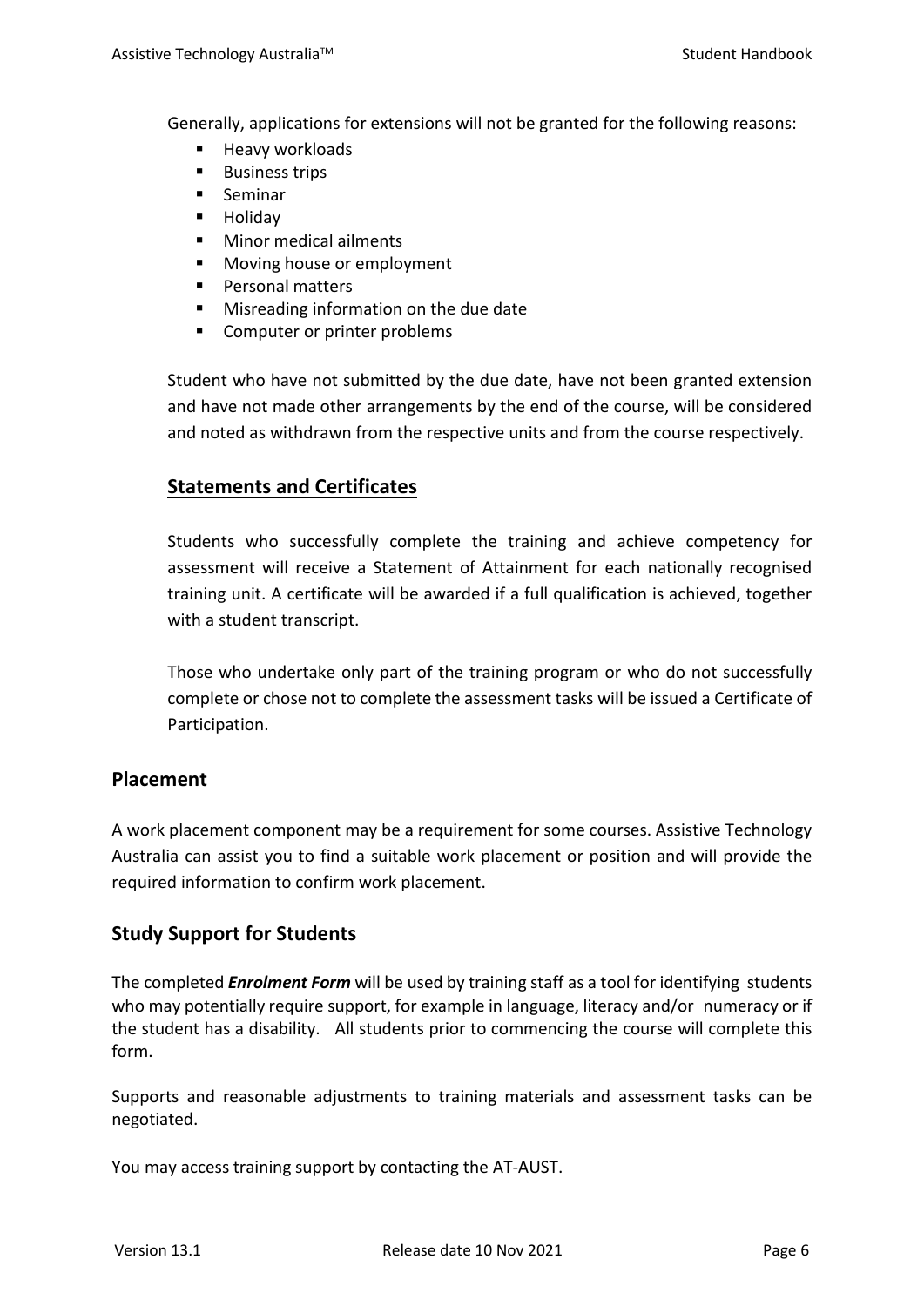# <span id="page-8-0"></span>**Learning Support**

During the course, students will be supported by:

- Qualified facilitators during training sessions
- **Email and telephone support**

Students are encouraged to use the support services offered by AT-AUST.

#### **Legal and other requirements**

Dependent on the State or Territory that you're studying in, or the course you're taking, we take guidance from the following key pieces of legislation. Please contact our head office if you'd like more information about these, or any others that may affect your training:

- Age Discrimination Act 2004
- **Apprenticeship and Traineeship Act 2001**
- Copyright Act 1968
- Competition and Consumer Act 2010
- Children and Young Persons (Care and Protection) Act 1998
- Data Provision Requirements 2012
- Disability Discrimination Act Education Standards 2005
- **Disability Discrimination Act 1992**
- **Equal Opportunity Act 2010**
- **Education and Training Reform Act 2006**
- Fair Trading Act 1987
- Freedom of Information Act 1982
- Higher Education Support Act 2003
- **Information Privacy Act 2014**
- National Vocational Education and Training Regulator Act 2011
- NSW Education ACT 1990
- Privacy Act 1988
- **Privacy Amendment (Enhancing Privacy Protection) Act 2012**
- Racial Discrimination Act 1975
- Student Identifiers Act 2014
- Sex Discrimination Act 1984
- **E** Standards for Registered Training Organisations (RTOs) 2015
- **Workplace Gender Equality Act 2012**
- Workplace Injury Management and Workers Compensation Act 1998
- Work Health and Safety Act 2011
- Work Health and Safety Act 2011 (NSW), and
- **Specific legislation noted in course materials**

If anything changes that could have an influence on your studies, we will always inform you of the changes in writing. For access to the Australian Legal Information Institute of Databases of Commonwealth, State and Territory legislation see: www.austlii.edu.au. For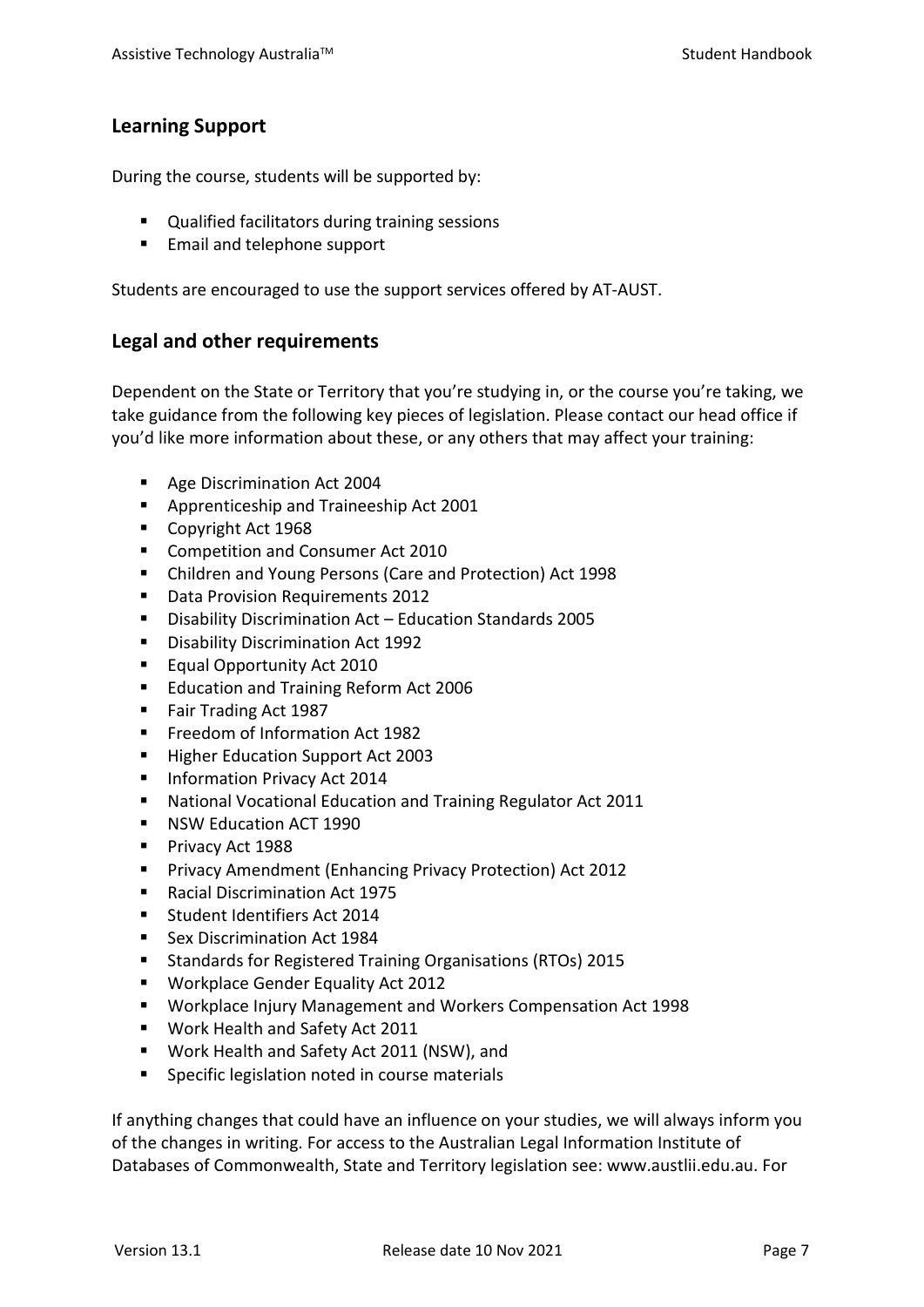legislative and regulatory requirements relating to VET see: Australian Skills Quality Authority www.asqa.gov.au.

## **Enrolment Procedure**

Unique Student Identifier *Do you need a USI?* 

Students will need a USI when enrolling or re-enrolling in nationally recognized training in Australia from 1 January 2015. The USI will link students to their training records which are held in the national training collection. Students who need a USI are:

- students who are enrolling in nationally recognized training for the first time
- school students completing nationally recognized training; and
- students continuing with nationally recognized training (a student who has already started their course in a previous year (and not yet completed it) and will continue studying after 1 January 2015)

Once you have created your USI you will be able to:

- Give your USI to each training organisation you study with;
- Give your training organisation permission to view and/or update your USI account;
- Give your training organisation view access to your transcript;
- View and update your details in your USI account; and
- View online and download your training records and results in the form of a transcript from 2016.

Students will need to provide their USI on the Course Enrolment Form to enable the processing of your Statement of Attainment.

#### **How to get a USI**

Visit <http://www.usi.gov.au/create-your-USI/Pages/default.aspx> to create your USI or ask for assistance from AT-AUST when you enroll in the course.

## <span id="page-9-0"></span>**Enrolment**

Enrolment is via either online or manual form.

NB. The Student Handbook and Training Guide must be read before signing the declaration on the enrolment form. Student Handbook, Training Guides, a manual enrolment can be obtained from the website (www.at-aust.org) or you can contact AT-AUST to have a copy forwarded by post or email.

Once the enrolment has been accepted and paid you will receive a confirmation acknowledgement, and gain access to your Student Portal where you will have access to all training materials according to each training material release schedule.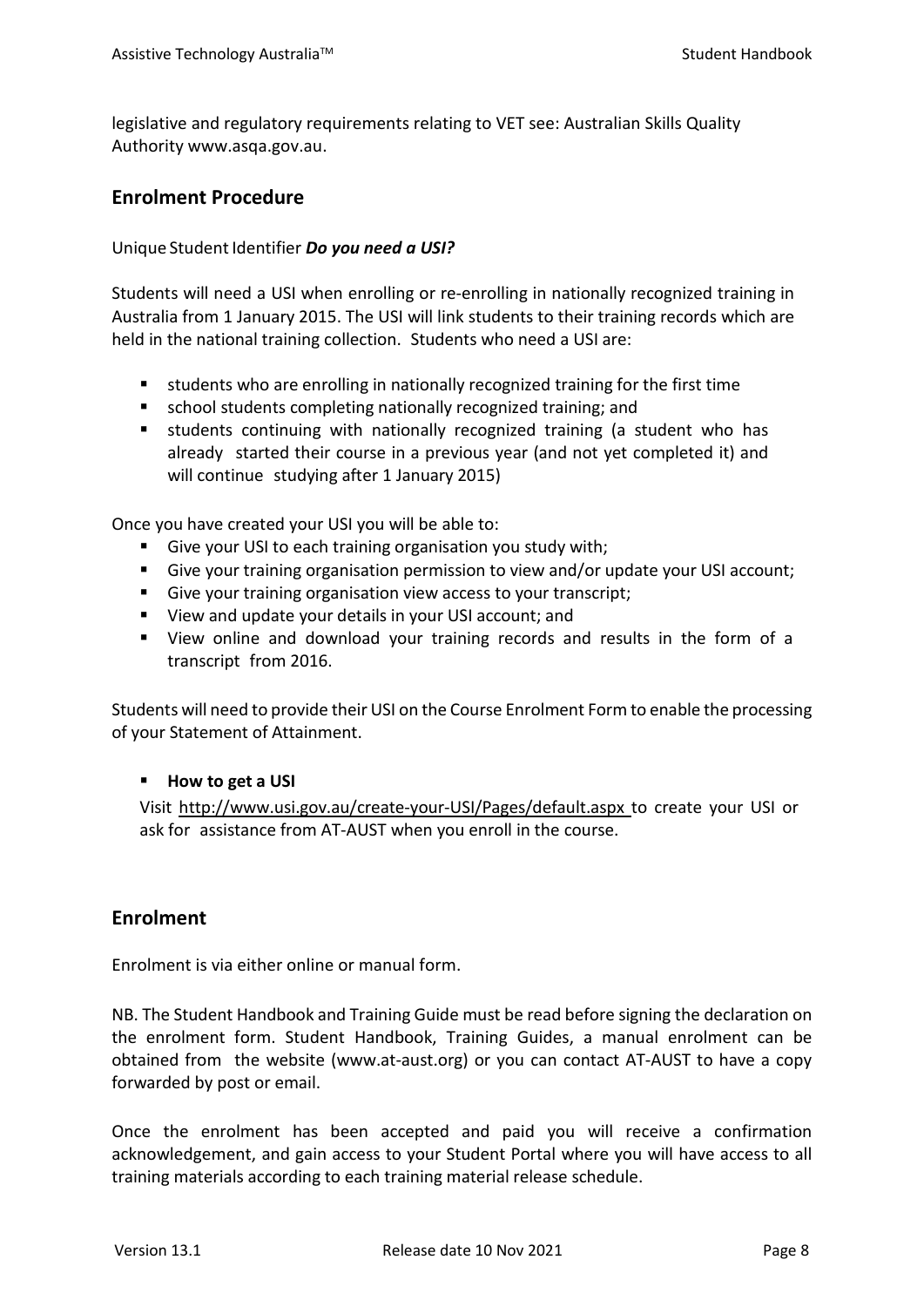## <span id="page-10-0"></span>**Recognition of Prior Learning**

Recognition of Prior Learning (RPL) is a process for assessing for skills, knowledge and experience a student has gained through working and learning against the units of competency in a qualification. It can be gained at any stage of their lives, through formal and informal learning, through work or other activities such as volunteering.

RPL recognises this prior knowledge and experience and measures it against the course in which students are enrolled. A student possessing some of the skills and/or knowledge taught in the course may not need to complete all of its units. If a student believes they already hold some of the competencies acquired by means of previous training, work or life experiences, they can apply to have these assessed and recognized as long as documentation can be provided to demonstrate their ability to meet all the performance criteria of the elements for which they are seeking recognition.

The student will be required to self-assess against the criteria and submit their application with evidence in the form of certificates, assignments, position descriptions, references work samples etc. Applications, with all supporting documentation, should be made to the training team one month prior to commencing training and in sufficient time for the assessment to be carried out.

Before making an application, contact AT-AUST at training@at-aust.org or ring 02 9912 5800 to discuss your individual situation. It is possible to achieve RPL for a single unit of competency, a whole qualification or part of a qualification.

A RPL non-refundable fee is charged on application, this is 50% of the course fee. If your application is approved, the remaining fee will be payable once the unit has commenced and you will not be required to attend the training.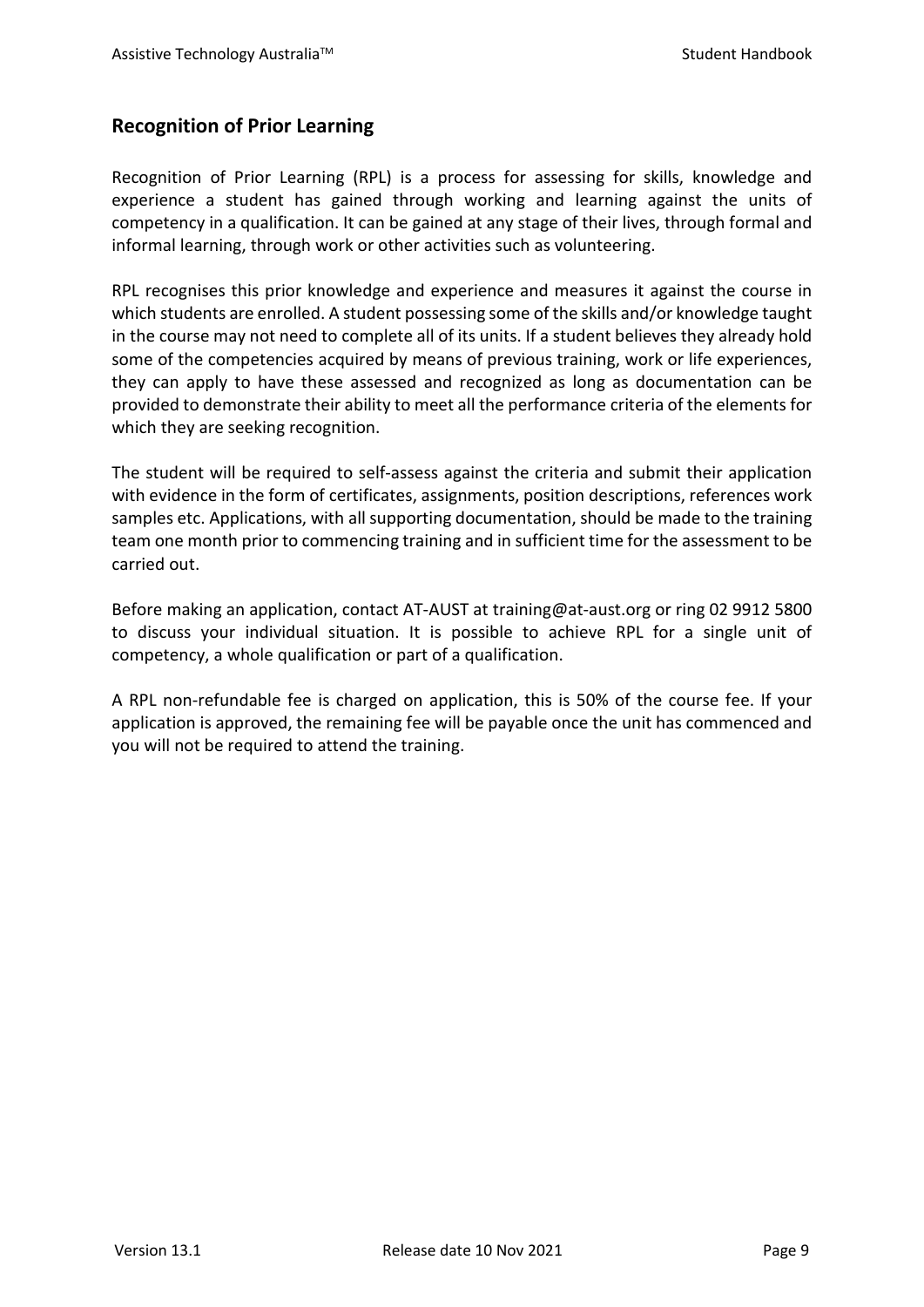# <span id="page-11-0"></span>**Course Details**

The date, time and location of all courses are detailed on the course brochure available from the AT-AUST website and by contacting AT-AUST by phone or email.

## <span id="page-11-1"></span>**Fees and Charges for RTO training**

| Fee                        | *Cost               | Conditions                                         |  |
|----------------------------|---------------------|----------------------------------------------------|--|
| Long courses               |                     | Price on application                               |  |
| - Three Full Day or more   | Varies              |                                                    |  |
|                            |                     | For any course over \$1500;                        |  |
|                            |                     | \$1500 to be paid on enrolment.                    |  |
|                            |                     | Remaining course fee can be made in six            |  |
|                            |                     | equal monthly installments.                        |  |
| RPL - Student to submit    | <b>Total course</b> | 50% of fee charged on RPL application. The         |  |
| completed Assessment       | fee (as             | remaining fee will be invoiced once process has    |  |
| and copy of CV             | advertised)         | commenced. Please note: 50% fee is non-            |  |
|                            |                     | refundable if RPL application not approved.        |  |
| Late Fee - Assessment      | \$100               | A late fee is required with request for extension. |  |
| submission                 |                     |                                                    |  |
|                            |                     | A late fee is required if assessment is submitted  |  |
|                            |                     | within 1 week post due date. (Including re-        |  |
|                            |                     | submitted assessments after due date).             |  |
| Late Fee - Supplement      | \$100               | Extensions will not be considered or granted for   |  |
| submission                 |                     | supplements. A late fee payment is required if     |  |
|                            |                     | supplement is submitted within 1 week post due     |  |
|                            |                     | date.                                              |  |
| <b>Reassessment Fee</b>    | \$275               | For further assessment required after 'Not         |  |
|                            |                     | Competent'.                                        |  |
| Re-issue of Certificate of | $$25 +$             | Per electronic or hard copy                        |  |
| Participation/Attendance   | postage if          |                                                    |  |
|                            | applicable          |                                                    |  |
| Re-issue of Certificate of | $$75+$              | Per electronic or hard copy                        |  |
| Attainment                 | postage if          |                                                    |  |
| (including transcript)     | applicable          |                                                    |  |
| Administrative charges     | \$2.00 per          |                                                    |  |
| including photocopy        | page                |                                                    |  |
| multimedia and/or          | \$75 per            |                                                    |  |
| workbook                   | item                |                                                    |  |

\*Costs are subject to change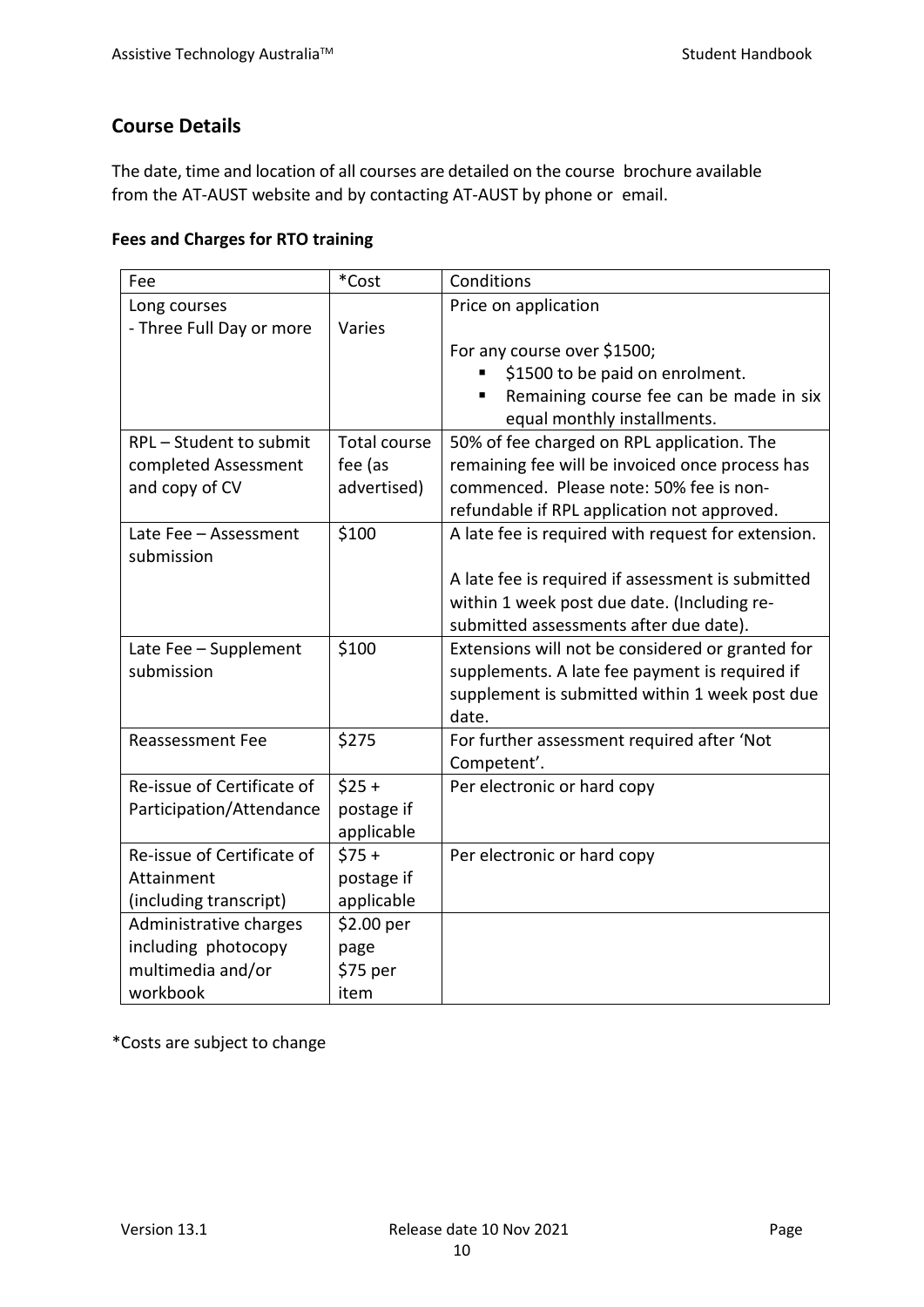# <span id="page-12-0"></span>**Refunds**

If a student withdraws from a course after they have confirmed their enrolment, i.e. submitted their enrolment form to AT-AUST, the student may:

- Substitute a person at any time. The substitute must be from the same workplace and similar background or position within the organisation.
- Request a refund up to 7 days prior to the commencement of the training, less a 10% administration fee.
- Request a transfer to another program within the current financial year.

All fees for any RPL undertaken by AT-AUST for any student who withdraws from a course after they have confirmed their enrolment will be payable in full by the student.

# <span id="page-12-1"></span>**Cancellations**

AT-AUST reserves the right to cancel a program when there are insufficient enrolments or unforeseen circumstances. Notification of cancellation will be given by email. If we cannot place the applicant in another program, we will refund the full course fee.

AT-AUST will notify students as soon as possible if a course is cancelled.

AT-AUST does not take responsibility for any student's costs associated with any such cancellation including airfares, travel or accommodation.

# <span id="page-12-2"></span>**Our promise of Quality**

#### **Assistive Technology Australia Responsibilities**

#### **A positive learning environment**

AT-AUST will maintain a learning environment that supports learning and will lead to positive training outcomes.

#### **Promotional advertising material of AT-AUST training services and courses**

AT-AUST will market all training programs including accredited training based on the needs of industry and consumers with integrity, accuracy of information and professionalism. We will not draw false or misleading comparisons with other providers or courses.

#### **Supporting Needs**

AT-AUST is committed to access and equity in its training unit and our trainers and assessors will offer assistance to students with additional or individual needs.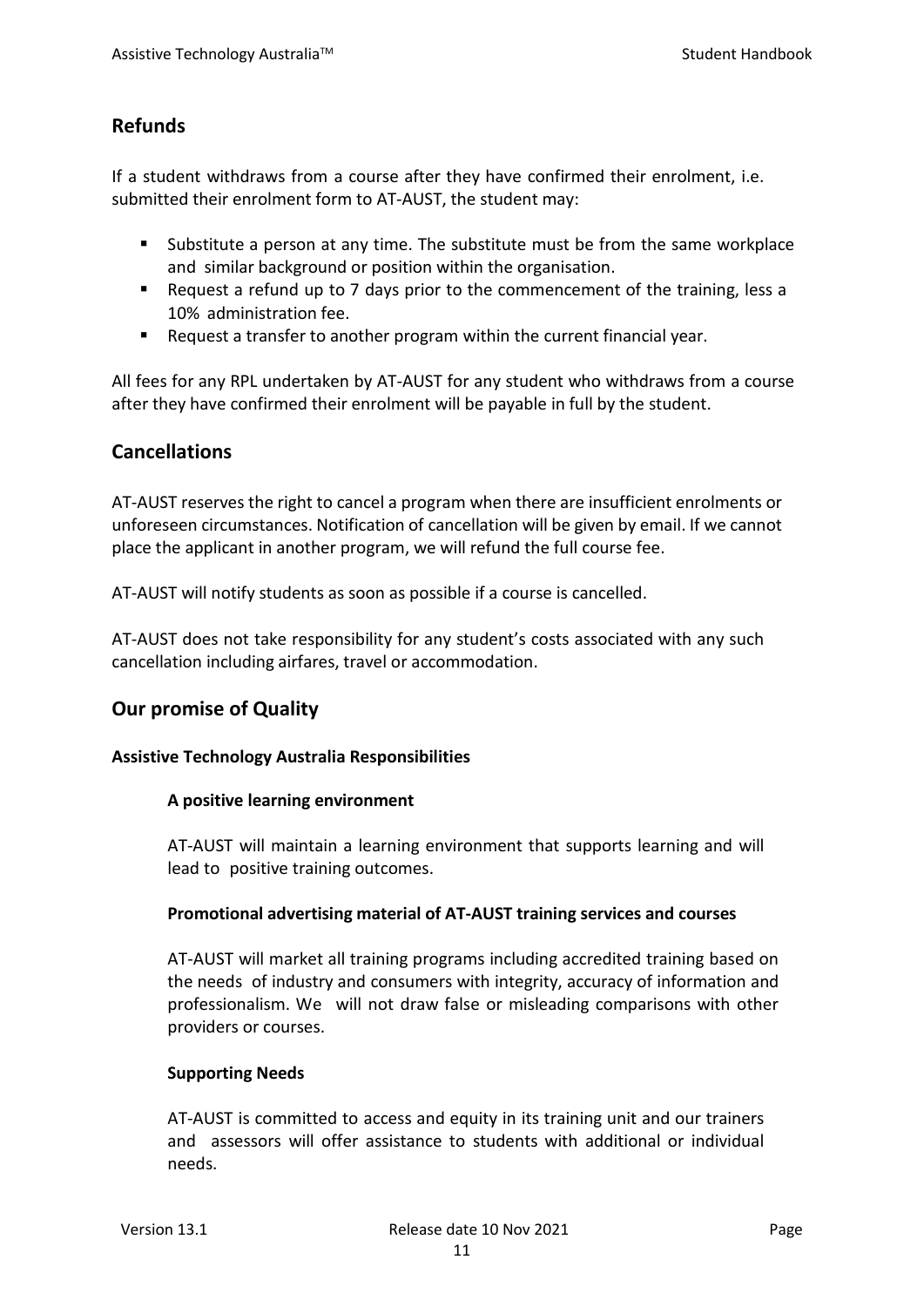Where additional or individual needs are identified, staff will first discuss the opportunities for support with you in a confidential and encouraging manner. Trainers and assessors will ensure that all classes combine written materials with practical demonstrations.

With permission, a student's additional or individual needs, where relevant, may be raised with the employer to organize appropriate support during ourtraining programs and workplace assessments. With prior notice from the education and training unit, staff will ensure that additional notes or time is provided.

Workplace assessments may be arranged with an interpreter or other support person in consultation with the employer. Where these circumstances arise, the trainer/assessor should refer to the education and training unit manager who will negotiate the additional support arrangements.

#### **Facilities and equipment**

With a focus on access and equity issues across all services, AT-AUST Training will ensure adequate facilities and appropriate methods and materials for training delivery are built into its education and training program.

Our main venue at Blacktown is modern, well equipped and accessible, including accessible visitor parking and sanitary facilities.

#### **Work Health Safety**

It is our policy to provide a safe and healthy environment for allstaff, consumers, visitors and volunteers, in compliance with the Occupational Health and Safety Act 1983 (NSW), including any subsequent amendments to this Act.

#### **Student Responsibilities**

## **Participant Rights and Responsibilities**

To ensure you receive equal opportunities and gain the maximum benefit from your time with us, these rules apply when you attend our training courses.

#### **Attendance**

Courses are designed as a thorough, fast-paced approach to gaining a qualification. Therefore commitment to punctuality and full attendance in each part of the course is critical to maximise your opportunities for success. You are expected to attend 100% of the classes.

A 15 minutes grace to the start time is provided, after which you may not be able to continue due to the integrated delivery and assessment approach.

In the event that an attendance cannot be achieved due to valid reasons, you will be offered to attend the next available session of the same program, or may be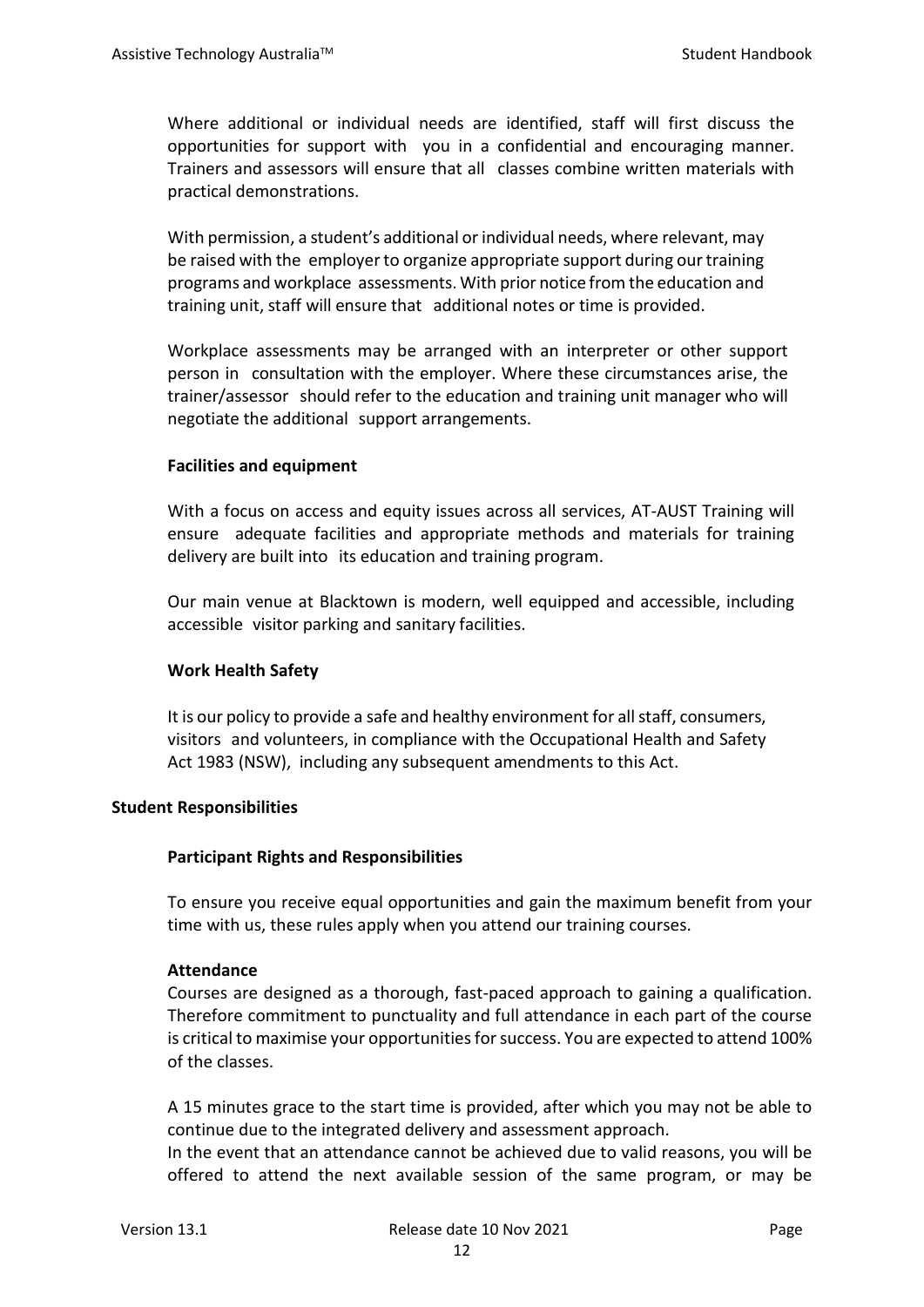considered for other practical alternatives with negotiation. It is your responsibility to contact AT-Aust for any missed attendance and replacement.

You understand that recording (video or audio) is NOT allowed during the training session.

#### **Unacceptable Behaviour**

Unacceptable behaviour may include:

- Continuous interruptions to the Trainer and Assessor while delivering the course content;
- Being disrespectful to other participants or personnel from other agencies involved in the training;
- Harassment by using offensive language;
- Any form of harassment;
- Acting in an unsafe manner that places yourself and others at risk;
- Refusing to participate when required in group activities; and
- Continued absence at required times.

Any person who displays dysfunctional or disruptive behaviour may be asked to leave the session and/or the course. If you are asked to leave a session or course you have the right of appeal through our complaints/grievance process.

#### **Plagiarism and Cheating**

Plagiarism and cheating is not acceptable. All work submitted by a student must be the students own work. Each assessment submitted requires a signed declaration from the student certifying the material is original work.

#### **Mobile Phones**

You are asked to switch off your mobile phone and electronic devices or set them to silent mode during the class time. Tea breaks are provided to enable you to check your messages.

#### **Smoking**

Assistive Technology Australia is a smoke free venue.

#### **Emergency Procedures**

You will receive emergency evacuation instructions upon arrival at Assistive Technology Australia training venue. The Trainer and Assessor will provide more instructions in the event of an emergency. Please note every Assistive Technology Australia site has a different emergency procedure. Ensure that you are familiar with the emergency procedures before any training takes place.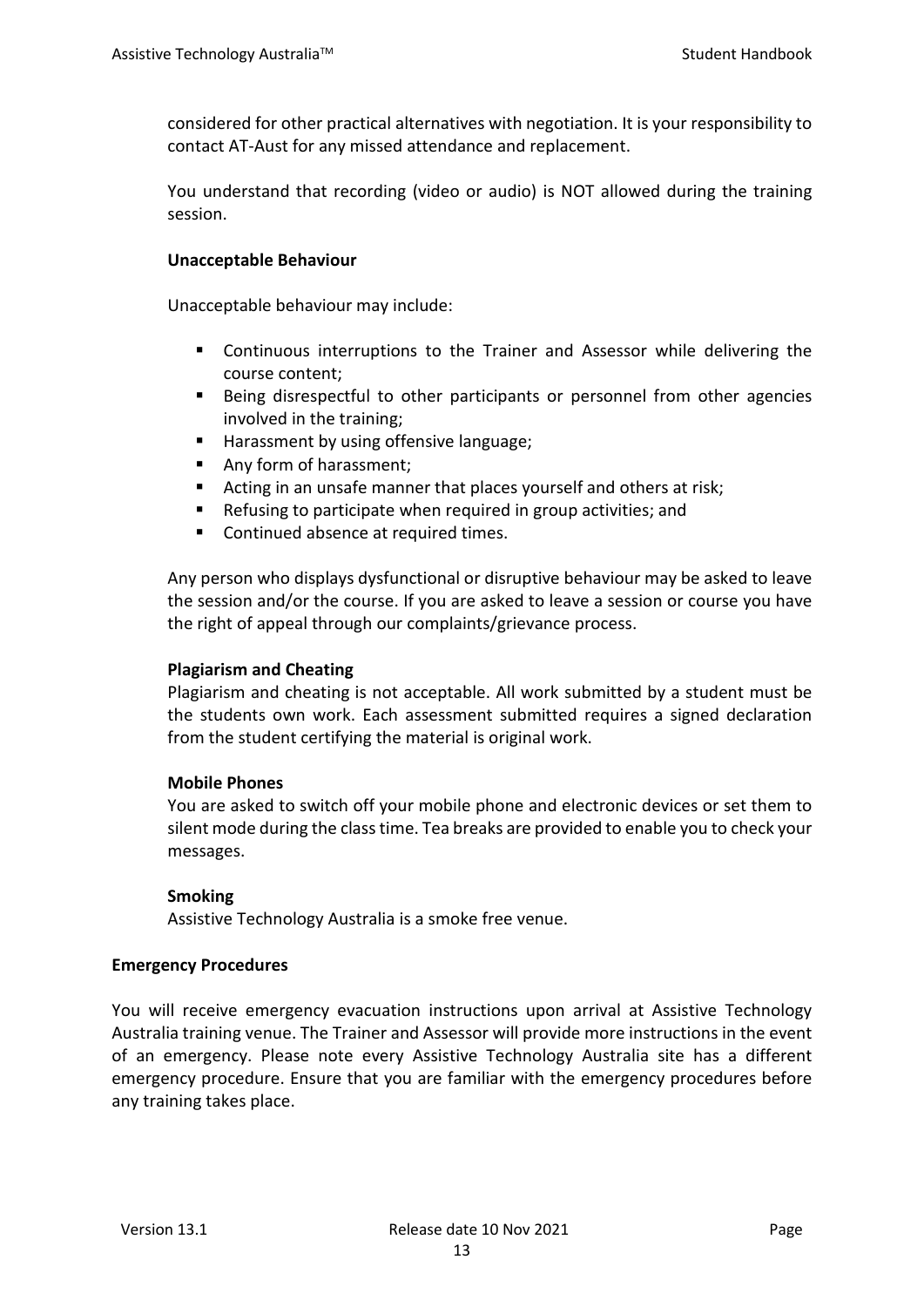#### **Disability Access**

All Assistive Technology Australia venues are accessible.

#### **Participant Guides and Course Equipment**

All of the materials that you will need to complete the course will be supplied. You need to remember that all Assistive Technology Australia learning materials, documents, information and resources are fully protected by copyright and relevant registrations.

All Assistive Technology Australia material is prepared by qualified and experienced professionals. The information in the handbook has been developed for learners to use as part of their Vocational Education Training (VET) program and we strongly recommend that you read and strive to develop an understanding of the content before the commencement of the course.

#### **Participant Welfare**

If you are experiencing any problems, personal or training related, that could preclude you from achieving their potential in this course, you are encouraged to contact your Trainer and Assessor for assistance. Where appropriate, the Trainer and Assessor will arrange external support. Confidentiality is assured.

Should you identify yourself as having a disability; the Trainer and Assessor will liaise with you and relevant disability support agencies/workers to address the delivery and assessment requirements through customisation of the program.

#### **Course Evaluation and Quality Improvements**

Assistive Technology Australia regularly collects statistical information to monitor, maintain and achieve ongoing continuous quality improvement in the delivery of vocational education and training. We value and welcome constructive feedback from our participants, employers and staff concerning educational and service improvements or changes that would improve our existing training and client services provided by Assistive Technology Australia.

All Assistive Technology Australia courses are interactive courses and you are encouraged to provide your feedback throughout the course you are attending. If you wish to provide additional feedback on any issues or areas for improvement you are encouraged to do so.

**NOTE: By completing and signing the enrolment form, the student is acknowledging they have read and understood their responsibilities and the requirements of the training course. If the student does not understand anything in the student handbook and training guide, it is their responsibility to ask.**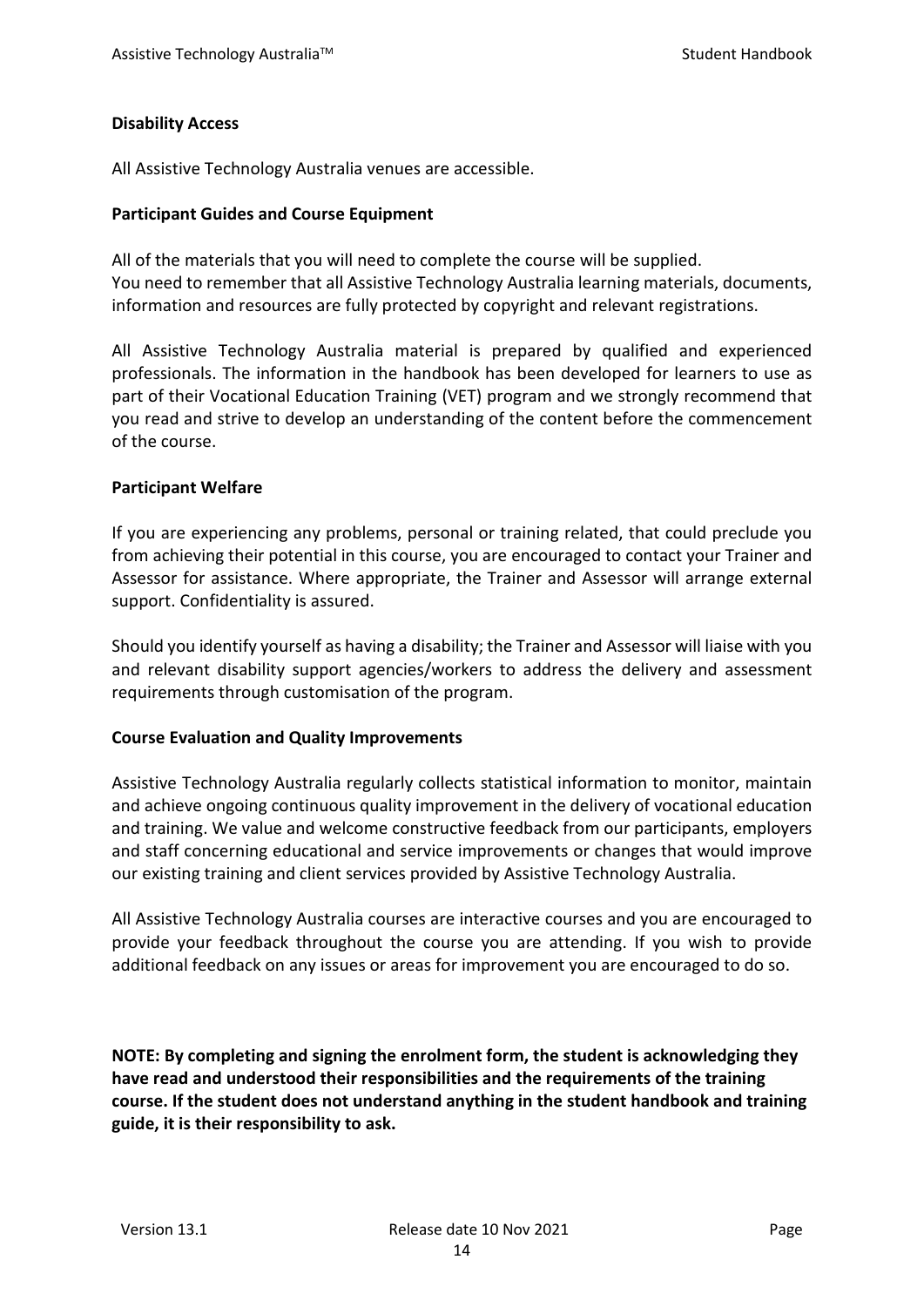# <span id="page-16-0"></span>**Complaint andGrievance Procedures**

#### **Assessment appeals**

In the event that you are not satisfied with an assessment decision or process, the following procedure applies:

- Discuss the matter with the trainer or assessor.
- If not resolved the student should complete a Student Feedback and Complaintsform and submit this to the Training Manager. The Manager will discuss the appeal with the student, teacher/assessor, and review the assessment decision against the internal assessment validation processes. These validation processes set up by AT-AUST draw on experienced assessors and assessment standards moderated with AT-AUST on a regular basis.
- If the matter is still unresolved, the AT-AUST Chief Executive Officer will nominate an independent arbitrator to examine the matter. AT-AUST will consult with an industry lead organisation and registered training organisation such as Master Builders (NSW) Association or the Australian Association of Occupational Therapists Inc.
- If the matter remains unresolved, then the student should take the matter to an appropriate statutory body, such as the NSW Department of Fair Trading.

#### **Grievance policy**

In the event that you have a problem concerning the delivery or assessment, or some other matter concerning the operations of AT-AUST, the following procedure applies:

- Discuss the matter with the trainer or assessor.
- Then if necessary take the grievance to the Training Manager. The training staff are required to complete a Student Feedback and Complaints form and bring your complaint to the attention of the AT-AUST Chief Executive Officer if the matter is not resolved within the training unit.
- If the matter is unresolved, the AT-AUST Chief Executive Officer will ask the parties to document the issues and appoint an independent arbitrator to examine the matter.
- AT-AUST will consult with an industry lead organisation and registered training organisation such as Master Builders (NSW) Association or the Australian Association of Occupational Therapists Inc.
- If the matter remains unresolved, then the student should take the matter to an appropriate statutory body, such as the NSW Department of Fair Trading.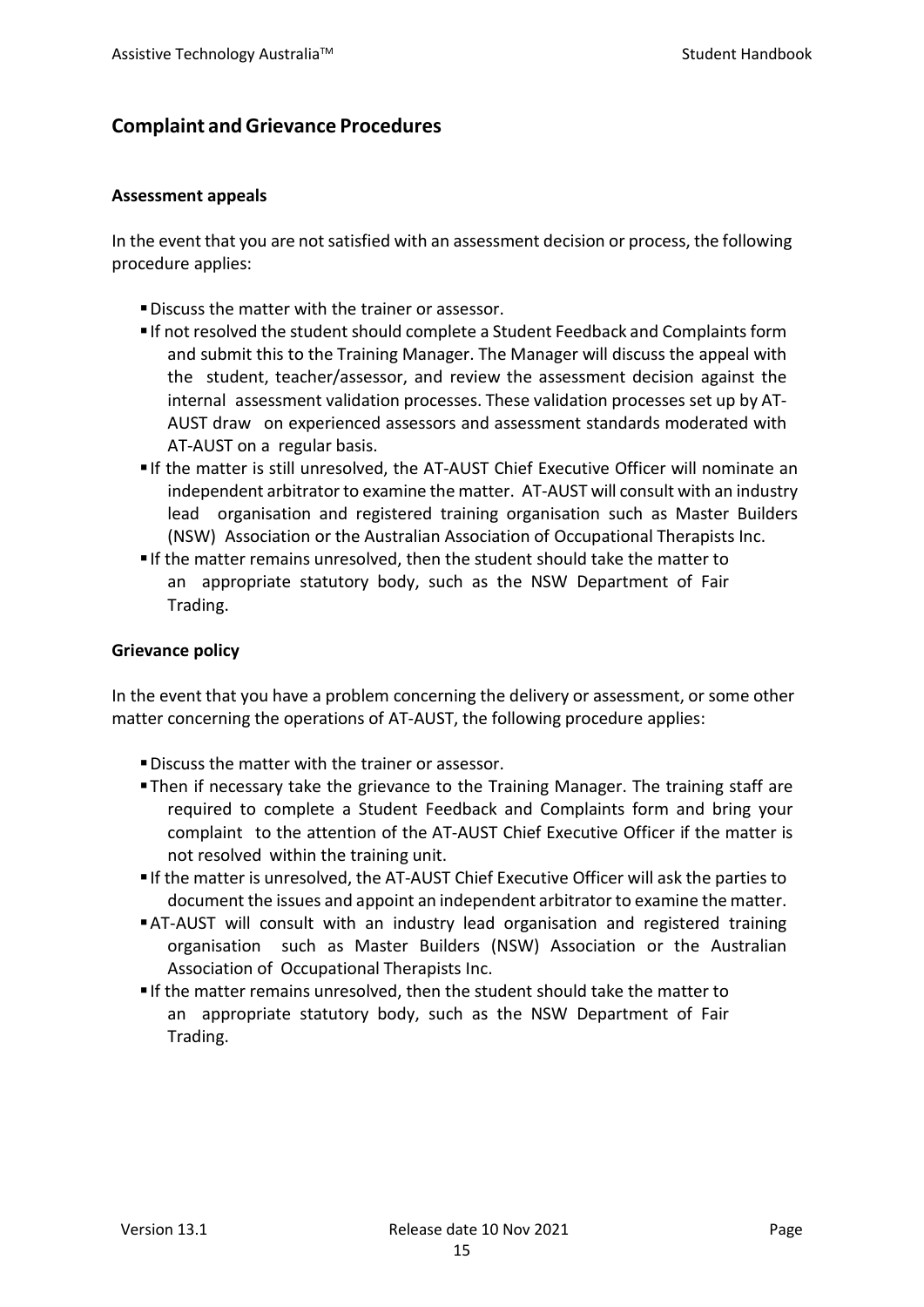# <span id="page-17-0"></span>**Privacy Notice**

#### **Why we collect your personal information**

As a registered training organisation (RTO), Assistive Technology Australia collect your personal information so we can process and manage your enrolment in a vocational education and training (VET) course with us.

#### **How we use your personal information**

We use your personal information to enable us to deliver VET courses to you, and otherwise, as needed, to comply with our obligations as an RTO.

## **How we disclose your personal information**

We are required by law (under the *National Vocational Education and Training Regulator Act 2011* (Cth) (NVETR Act)) to disclose the personal information we collect about you to the National VET Data Collection kept by the National Centre for Vocational Education Research Ltd (NCVER). The NCVER is responsible for collecting, managing, analysing and communicating research and statistics about the Australian VET sector.

We are also authorised by law (under the NVETR Act) to disclose your personal information to the relevant state or territory training authority.

## **How the NCVER and other bodies handle your personal information**

The NCVER will collect, hold, use and disclose your personal information in accordance with the law, including the *Privacy Act 1988* (Cth) (Privacy Act) and the NVETR Act. Your personal information may be used and disclosed by NCVER for purposes that include populating authenticated VET transcripts; administration of VET; facilitation of statistics and research relating to education, including surveys and data linkage; and understanding the VET market.

The NCVER is authorised to disclose information to the Australian Government Department of Education, Skills and Employment (DESE), Commonwealth authorities, State and Territory authorities (other than registered training organisations) that deal with matters relating to VET and VET regulators for the purposes of those bodies, including to enable:

- Administration of VET, including program administration, regulation, monitoring and evaluation
- Facilitation of statistics and research relating to education, including surveys and data linkage
- Understanding how the VET market operates, for policy, workforce planning and consumer information.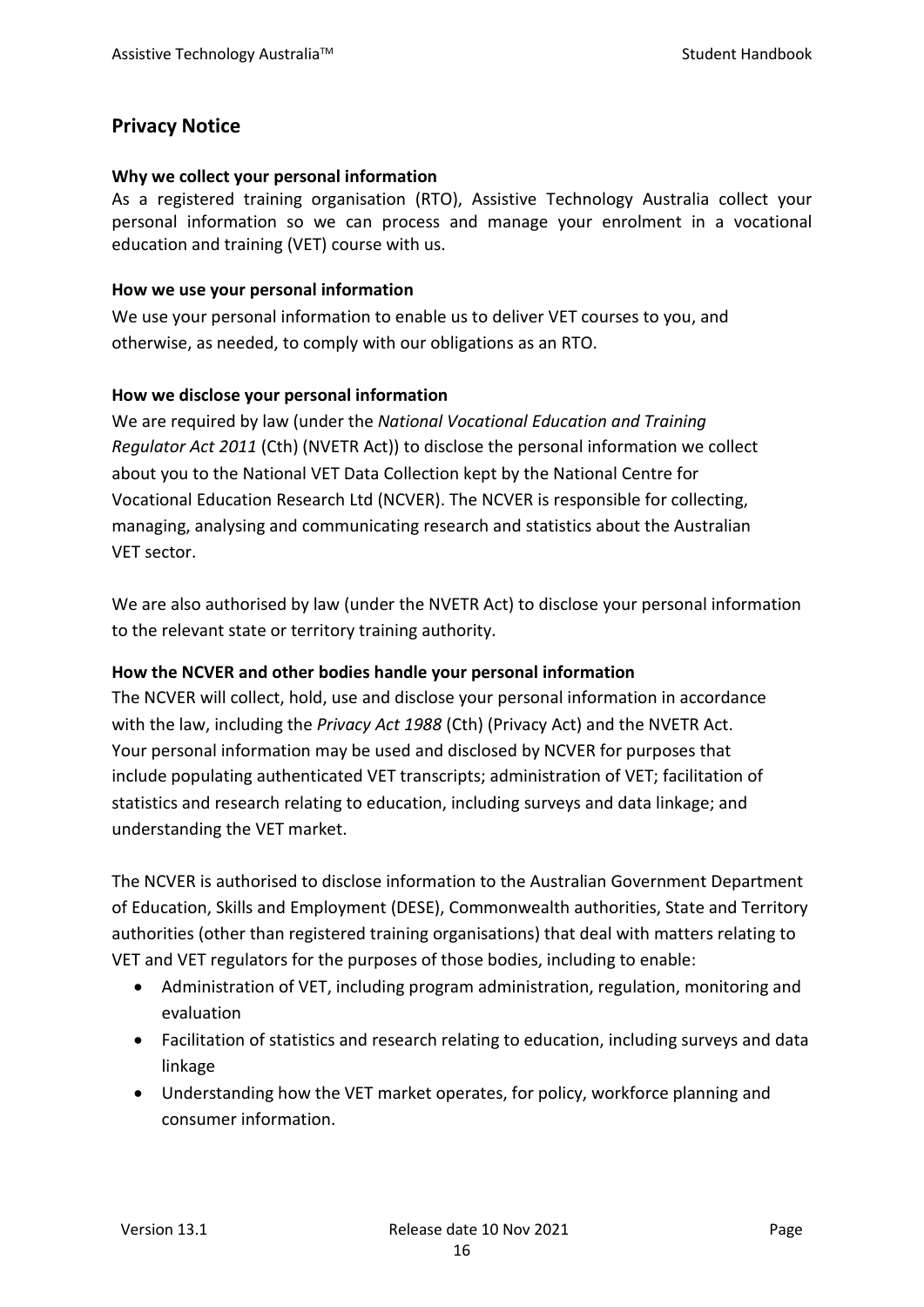The NCVER may also disclose personal information to persons engaged by NCVER to conduct research on NCVER's behalf.

The NCVER does not intend to disclose your personal information to any overseas recipients.

For more information about how the NCVER will handle your personal information please refer to the NCVER's Privacy Policy a[t www.ncver.edu.au/privacy.](http://www.ncver.edu.au/privacy)

If you would like to seek access to or correct your information, in the first instance, please contact your RTO using the contact details listed below.

DESE is authorised by law, including the Privacy Act and the NVETR Act, to collect, use and disclose your personal information to fulfil specified functions and activities. For more information about how the DESE will handle your personal information, please refer to the DESE VET Privacy Notice at [https://www.dese.gov.au/national-vet-data/vet-privacy-notice.](https://www.dese.gov.au/national-vet-data/vet-privacy-notice)

#### **Surveys**

You may receive a student survey which may be run by a government department or an NCVER employee, agent, third-party contractor or another authorised agency. Please note you may opt out of the survey at the time of being contacted.

### **Contact information**

At any time, you may contact Assistive Technology Australia to:

- request access to your personal information
- correct your personal information
- make a complaint about how your personal information has been handled
- ask a question about this Privacy Notice
- request for Assistive Technology Australia's Privacy Policy

Email: training@at-aust.org Telephone: 02 9912 5800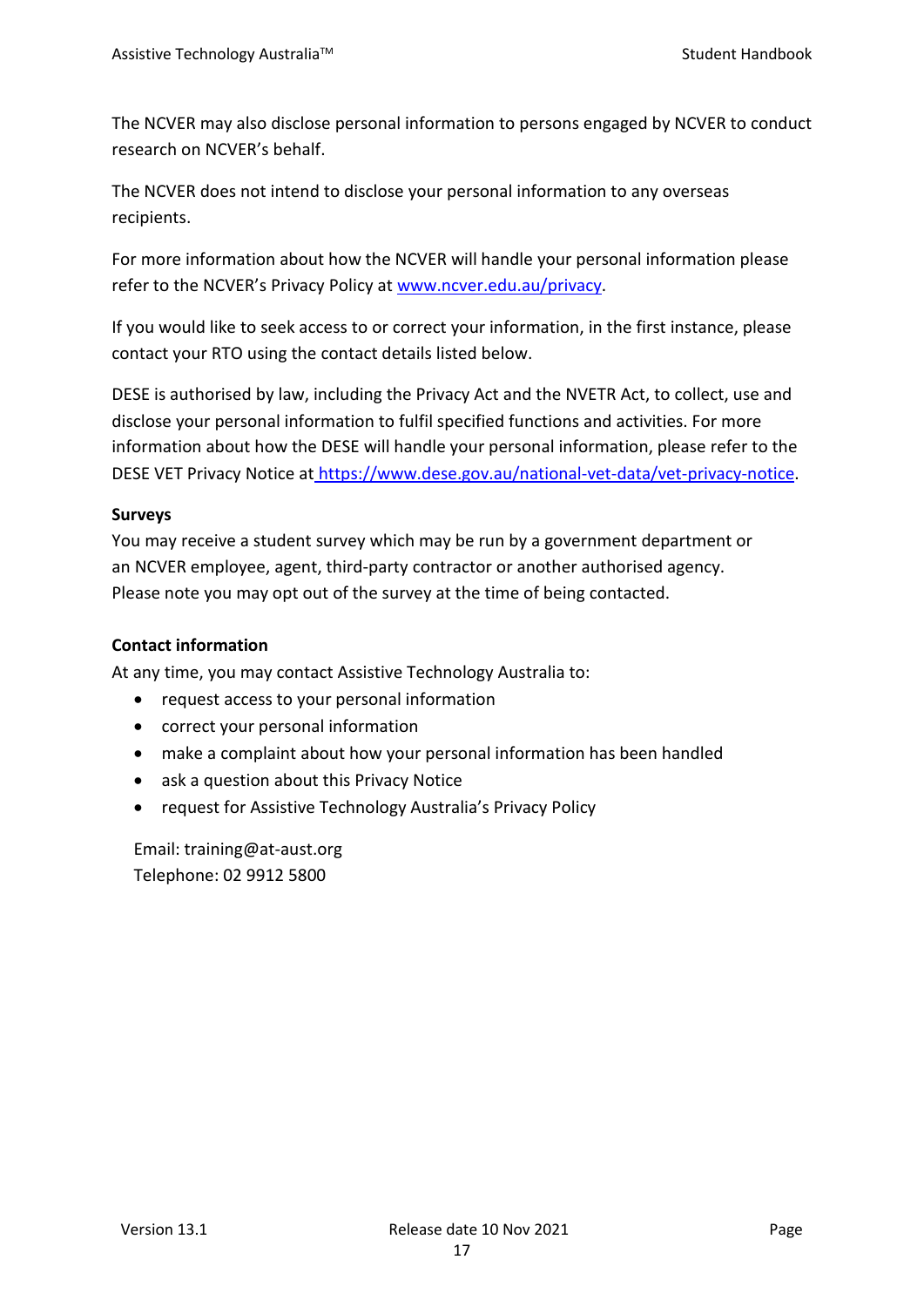# <span id="page-19-0"></span>**Contacts**

All training and student correspondence must be made by;

- calling our office on telephone 02 9912 5800 or
- email training@at-aust.org

#### **Key Contacts**

Training Administration Assistant Shop 4019, Westpoint Shopping Centre, 17 Patrick Street Blacktown NSW 2148 Phone: 02 9912 5800 or 1300 452 679 Fax: 02 8814 9656 E-mail: training@at-aust.org

Training Admin assists with general training information, enrolment and RPL/RCC enquiries and coordinates the supply of training equipment, materials and resources.

Robyn Chapman Chief Executive Director/Privacy Officer Shop 4019, Westpoint Shopping Centre, 17 Patrick Street Blacktown NSW 2148 Phone: 02 9912 5807 Fax: 02 8814 9656 E-mail: [robyn@at-aust.org](mailto:robyn@at-aust.org)

Robyn may be contacted should you need to discuss any concerns or to answer any questions you may have about AT-AUST Training's procedures and policies.